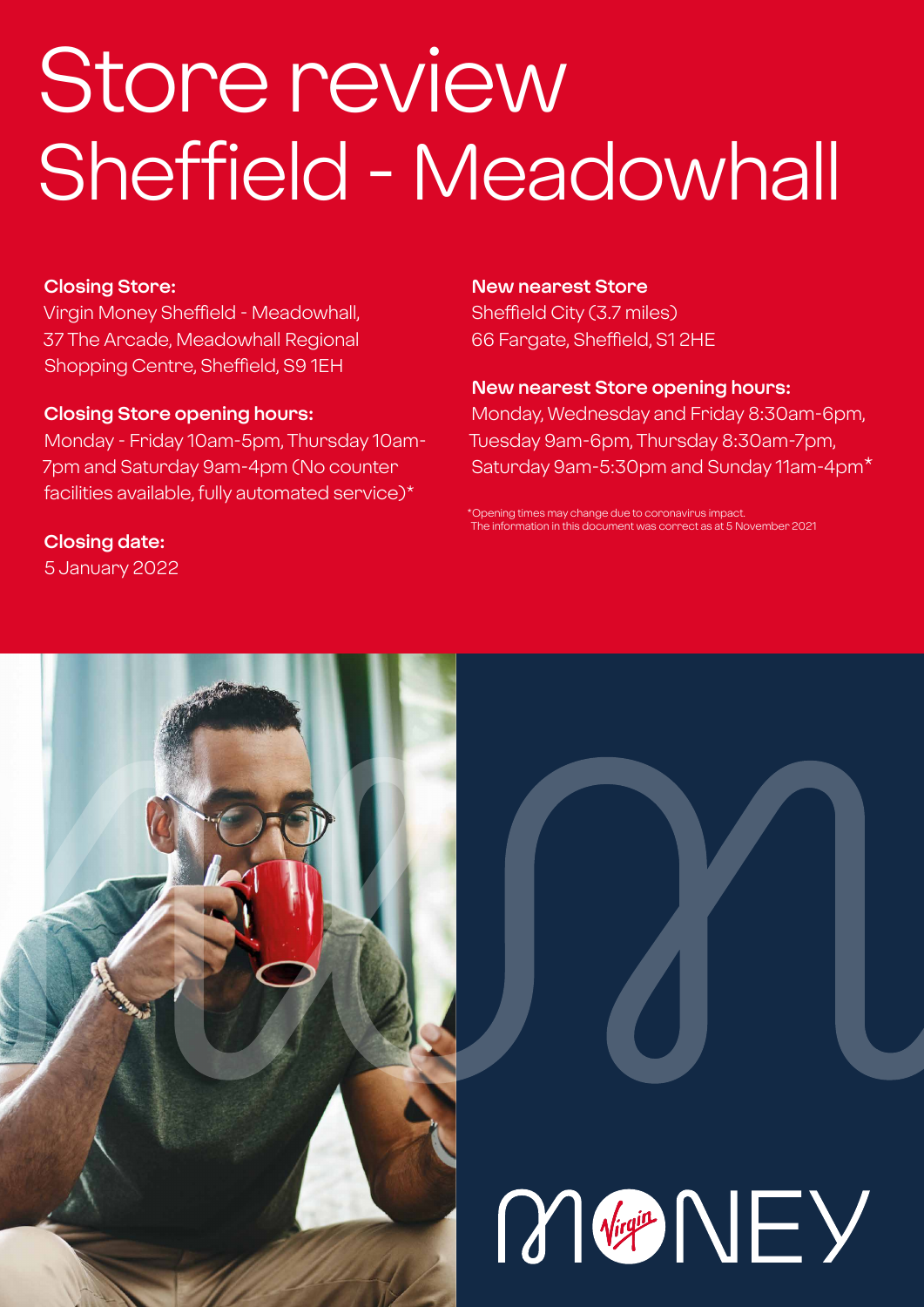# Summary of discussions

This Store review shares the outcome of discussions following the closure announcement for Sheffield - Meadowhall Store. It also contains our contact information if you have any questions or need help before or after the Store closes.

Since the closure announcement, we've been speaking to customers and local stakeholders to find out how we can limit the effects of this closure as much as possible. This has included reaching out to vulnerable and potentially vulnerable customers to offer additional support.

### Why we're closing your Store

More and more customers are taking advantage of our digital services and only visiting Stores when they want to discuss a significant life event. Between April 2019 and July 2021 we've seen digital registrations increase from 48.7% to 57.6% across our personal customers, and daily internet banking and mobile app logins are up 66%.

It's important to balance investment in digital services with making sure our Store network continues to meet the needs of our customers. This means that we've made the difficult decision to close a number of Stores.

This decision has been reached after considerable thought and analysis which includes input from local management.

Our Stores will continue to be a really important part of what we do and we've recently refreshed and revitalised them now that we're one Virgin Money brand.

### Just so you know

When we announced the Sheffield - Meadowhall Store was closing, we published an impact assessment. This provided more information on why we made the decision and ways in which customers could continue to make the most of our banking services. Head to **virginmoney.com/store-closures** or ask in Store to find out more.

# Feedback from customers and local stakeholders

### Customer feedback

Some customers have raised concerns over the closure of the Store. We've been speaking to them about their personal circumstances and providing information on ways to continue to bank with us. We're confident that the transfer of accounts to the new Store will be smooth and there are alternative ways to bank with us locally or by using our digital services. These include:

- > Should a customer wish to use a Store for general advice or to discuss a product, Sheffield City Store is 3.7 miles away and there are a further 3 Stores within 7 miles.
- > There are other ATMs in the area that are free to use.
- > Our mobile, internet and telephone banking facilities allow customers to do most day-to-day tasks, like balance checks, viewing transactions, transferring money between accounts, paying bills and cancelling / amending regular payments. Customers can even pay in a cheque on the go.
- > Customers are also able to use our mobile app to make external payments in a number of different ways and we're continuing to make our digital banking services bigger and better.
- > The local full service Post Office is located nearby on 74 Barrow Road, Wincobank and provides personal and business customers with an alternative way to do their day-to-day banking transactions, such as cash withdrawals and paying in cash and cheques. Head to **www.postoffice.co.uk/branch-finder** to find other Post Office locations.
- > Customers can get all the information about our products and services, or raise any concerns by calling us on **0800 121 7365**. Our opening times are 7am to 9pm Monday to Saturday and 10am to 5pm on Sundays.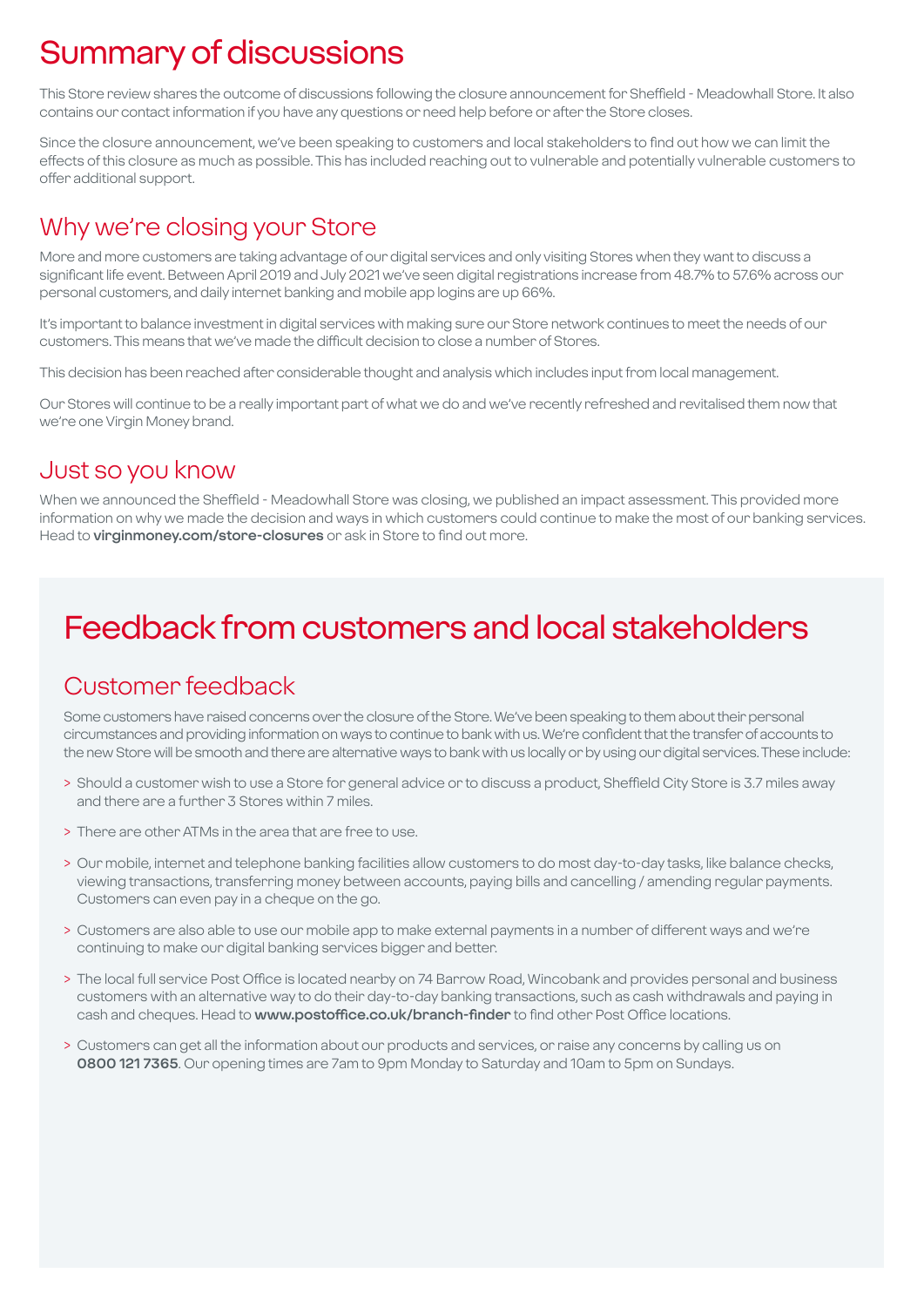### Stakeholder & community feedback

As our Store in Meadowhall Shopping Centre is fully automated, customers requiring a counter service already use one of our other Stores in the area or the local Post Office. On 26 October 2021, one of our Store team visited the local Post Office in Wincobank and shared information of our proposed Store closure. Post Office opening hours were clarified and access arrangements for customers in wheelchairs. While the entrance to the Post Office is level the door is not automatic, but the team in the Post Office are used to holding the door for any customer needing assistance. There is a bus stop opposite the Post Office and free street parking.

Most customers using our Meadowhall Store use the ATMs, there are many other free to use ATMs within the Shopping Centre on both floors.

### Engagement with customers and local stakeholders

| <b>Stakeholders</b>     | <b>Engagement activities</b>      | <b>Additional notes</b>                                                                                                                                                                                                                                                                                                                                                   |
|-------------------------|-----------------------------------|---------------------------------------------------------------------------------------------------------------------------------------------------------------------------------------------------------------------------------------------------------------------------------------------------------------------------------------------------------------------------|
| <b>Customers</b>        | Store posters and leaflets        | Live from 29 September 2021.                                                                                                                                                                                                                                                                                                                                              |
|                         | Closure details on our<br>website | Available at virginmoney.com/store-closures                                                                                                                                                                                                                                                                                                                               |
|                         | External media                    | Announcement issued to national and local media outlets.                                                                                                                                                                                                                                                                                                                  |
|                         | <b>Direct mailing</b>             | A letter, 24-hour banking leaflet and Post Office services leaflet sent<br>on 29 September 2021. This was issued to all Store customers and<br>customers regularly using the Store.                                                                                                                                                                                       |
|                         |                                   | The mailing included info on the Store closure and how to access<br>all the other ways to bank. This provided customers with a minimum<br>12 weeks' notice in line with the UK Finance Access to Banking<br>Standard and Financial Conduct Authority (FCA) Guidance.                                                                                                      |
|                         | <b>Customer contact</b>           | We're contacting known vulnerable and potentially vulnerable<br>customers, to see what we can do to support their banking<br>needs after the closure. We'll talk to them about their personal<br>circumstances and ways we can help. This may include arranging a<br>meeting with the nearest Store Manager or walking the route to the<br>nearest Post Office with them. |
|                         |                                   | Corporate Structured Finance and Commercial and Private<br>Relationship Managers will talk to their customers about the closure<br>and make sure they have support in place to meet their banking<br>requirements (e.g. we may be able to set up a cash delivery service<br>for some of our Business customers).                                                          |
| <b>Customer support</b> | Email                             | Email sent to local Citizens Advice Bureau on 30 September 2021.                                                                                                                                                                                                                                                                                                          |
| groups                  |                                   | Email sent to local Chamber of Commerce on 30 September 2021.<br>Email sent to Age UK local group, RNIB and FSB regional team on 30<br>September 2021.                                                                                                                                                                                                                    |
| <b>Politicians</b>      | Email / letter                    | Email issued to local MP 29 September 2021 and local Councillors<br>30 September 2021.                                                                                                                                                                                                                                                                                    |
| Post Office             | <b>Meetings</b>                   | Following discussions of the closure with the Post Office, they're<br>contacting the nearest three Post Office branches to each closing<br>Store. This is to make sure they're aware of the closure and supplied<br>with extra pay-in envelopes.                                                                                                                          |